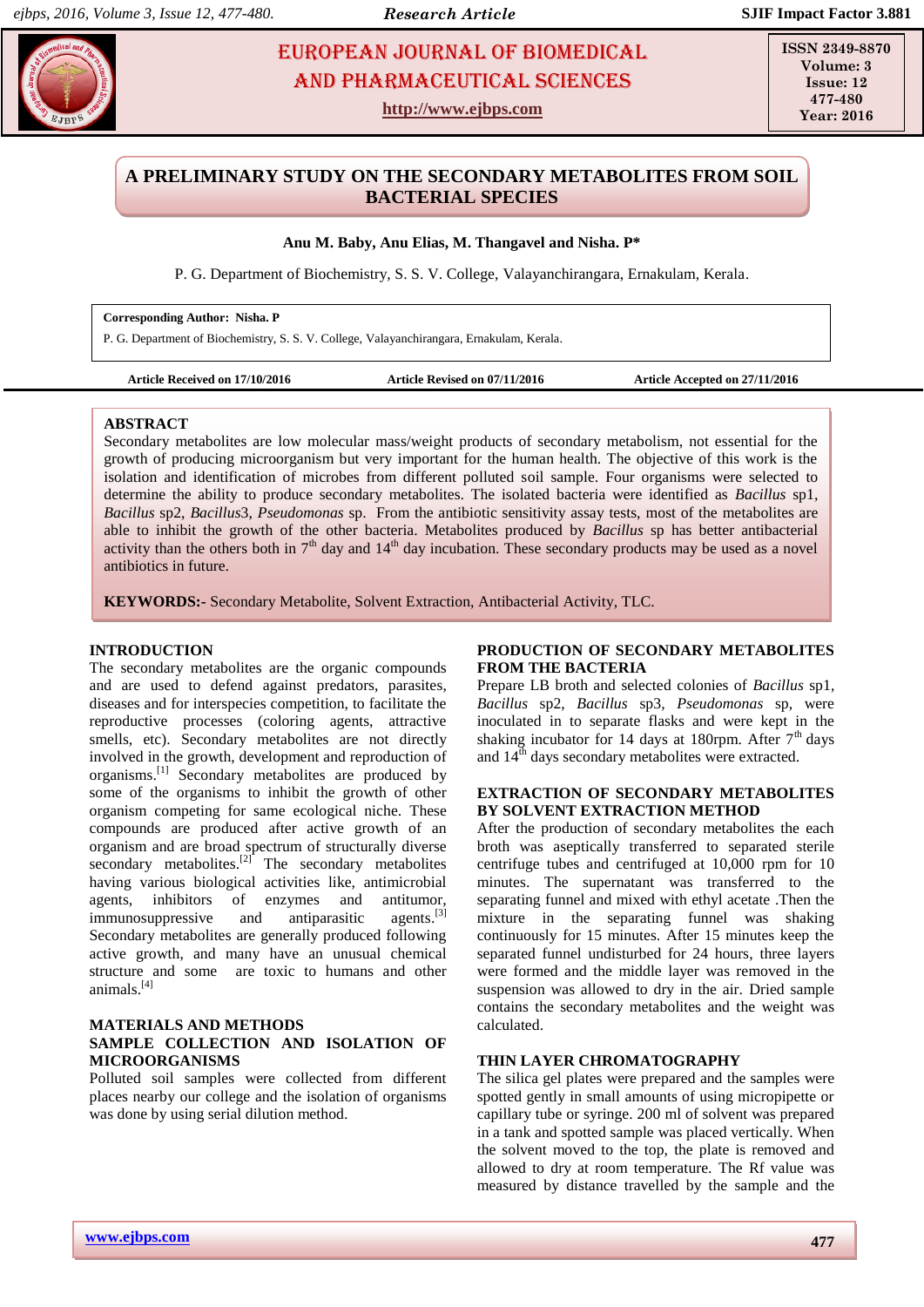distance travelled by the solvents from the start point. The separation was measured in terms of a unit called using the formula,

 $Rf =$  Distance travelled by solute Distance travelled by solvent

## **ANTIBACTERIAL ACTIVITY BY WELL DIFFUSION METHOD**

The test organisms *E. coli. Staphylcoccus aureus, Klebsiella* sp and *Pseudomonas* sp.were uniformly spread on Muller hinton agar medium. The wells were inoculated with respective volume of samples such as 25  $\mu$ 1,50  $\mu$ 1,75  $\mu$ 1,100  $\mu$ 1 and the plates were incubated at  $37^{\circ}$ C for 24hrs. Examined the plates and measured the diameter of the inhibition zones.

#### **RESULTS**

## **SAMPLE COLLECTION AND ISOLATION OF MICROORGANISMS**

4 different bacterial species which were repeated in all dilution plates were selected for the present study and identified as *Bacillus* sp1, *Bacillus* sp2, *Bacillus* sp3, and *Pseudomonas* sp.

## **PRODUCTION OF SECONDARY METABOLITES FROM THE BACTERIA**

The secondary metabolites were produced from the study organisms such as *Bacillus* sp1, *Bacillus* sp2, *Bacillus*  sp3 and *Pseudomonas* sp (Table.1), After  $7<sup>th</sup>$  days and 14<sup>th</sup> days, secondary metabolites were extracted and were varies in quantity in  $7<sup>th</sup>$  and  $14<sup>th</sup>$  days of incubation time. Some isolates of *Streptomyces* species able to produce more than 180 different secondary metabolites.<sup>[5]</sup> The dry weight of secondary metabolites produced by all the organisms increased with increase in incubation time. The quantity of metabolites were higher in  $14<sup>th</sup>$  days of incubation than  $7<sup>th</sup>$  day. The maximum secondary metabolite was produced by *Bacillus* sp 2, 0. 8.1g/L  $at14<sup>th</sup>$  days of incubation. Lesser metabolite was produced at14th days of incubation by *Bacillus* sp 3, 1.0  $g/L$ .

#### **THIN LAYER CHROMATOGRAPHY**

Thin Layer Chromatogram of secondary metabolites from *Bacillus* sp1, *Bacillus* sp2, *Bacillus* sp3, *Pseudomonas* sp showed the different Rf values in  $7<sup>th</sup>$ day  $14<sup>th</sup>$  day (Table.2). The separation of metabolite compounds of all organisms were clearly showed a spots in plates with the solvent Butanol. Hexane was failed to produce chromatogram on plate. Related study on the secondary metabolites of *Streptomycetes* sp and found that, metabolites could be either antibiotics or other secondary metabolites based on TLC results of different spots in 10 different isolates.<sup>[6]</sup>

#### **ANTIBACTERIAL ACTIVITY BY WELL DIFFUSION METHOD**

The antibacterial activity of the secondary metabolites produced by *Bacillus* sp1 (Table.3)., *Bacillus* sp2 (Table.4)., *Bacillus* sp3 (Table.5), *Pseudomonas* sp (Table. 6), were showed various bactericidal activities  $in7<sup>th</sup>$  and  $14<sup>th</sup>$  day in all the volumes of the samples . The highest zone of inhibition was showed by *Bacillus* sp3 in 7 th day tested on *Staphylcoccus* sp with zone of inhibition 41mm in100 µl and lowest inhibition showed by *Bacillus* sp-3 tested on *E. coli* with zone of 2 mm in 25 ul in 7<sup>th</sup> day. *Proteobacterium* sp produces secondary metabolite with antibacterial activity against both gram positive and gram negative organisms including methicilllin resistant *Staphylococcus aureus*. [7] 395 pure strains of East China Sea microorganism were isolated and 100 strains possess different biological activities and besides, also isolated macrolactin A and macrolactin B from *Bacillus subtilis*. *Sulfitobacter* sp, *Halomonas sp*, *Bacillus sp*, *Pseudoalteromonas sp* and *Idiomarina sp*  and found that, biological activities, like antibacterial, cytotoxicity and antioxidant activities due to their secondary metabolites.<sup>[8]</sup> In 2007, a new macrolactin which was isolated from a marine *Bacillus subtilis.* [9]

#### **Table- 1- DETERMINATION OF DRY WEIGHT**

| S.NO | <b>ORGANISM</b>      | DRY WEIGHT (gm)                          |                     |  |  |  |
|------|----------------------|------------------------------------------|---------------------|--|--|--|
|      |                      | $\overline{\phantom{a}}^{\text{th}}$ day | l <sup>th</sup> day |  |  |  |
|      | <b>Bacillus sp-1</b> | 0.6                                      |                     |  |  |  |
|      | Bacillus sp-2        | 0.62                                     | 8.1                 |  |  |  |
|      | <b>Bacillus</b> sp-3 | 0.4                                      | 1.0                 |  |  |  |
|      | Pseudomonas sp       | 0.3                                      | L3                  |  |  |  |

#### **Table- 2- DETERMINATION OF RF VALUE**

| S.NO | <b>ORGANISM</b>      | <b>Rf VALUE</b>  |                         |  |  |  |  |  |
|------|----------------------|------------------|-------------------------|--|--|--|--|--|
|      |                      | day<br>$\neg$ th | <sup>th</sup> day<br>14 |  |  |  |  |  |
|      | <b>Bacillus sp-1</b> | 0.80             | 0.64                    |  |  |  |  |  |
|      | Bacillus sp-2        | 0.85             | 0.73                    |  |  |  |  |  |
| 3    | <b>Bacillus</b> sp-3 | 0.69             | 0.67                    |  |  |  |  |  |
|      | Pseudomonas sp       | 0.59             | 0.61                    |  |  |  |  |  |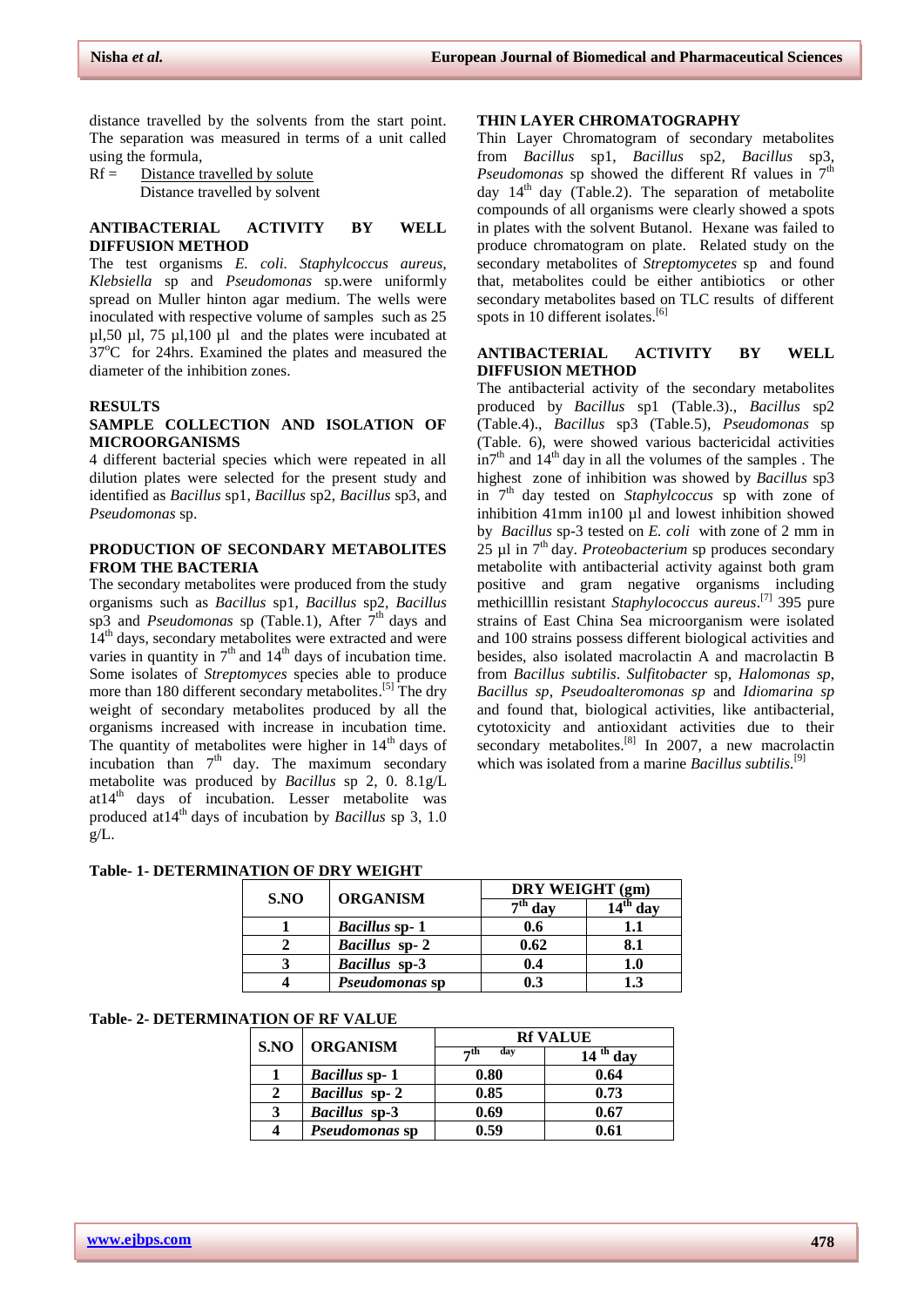## **Table- 3- ANIBACTERIAL ACTIVITY OF THE SECONDARY METABOLITE -** *BACILLUS* **SP 1**

|      | <b>ORGANISM</b>      | <b>TESTED AGAINST</b> | <b>ZONE OF INHIBITION (mm)</b> |      |                  |                  |       |                  |           |                  |  |  |
|------|----------------------|-----------------------|--------------------------------|------|------------------|------------------|-------|------------------|-----------|------------------|--|--|
| S.NO |                      |                       | <b>VOLUME OF SAMPLE</b>        |      |                  |                  |       |                  |           |                  |  |  |
|      |                      |                       | 25ul                           |      | 50 ul            |                  | 75 ul |                  | $100 \mu$ |                  |  |  |
|      |                      |                       | 7th                            | 14th | $\rightarrow$ th | $14^{\text{th}}$ | 7th   | $14^{\text{th}}$ | 7th       | $14^{\text{th}}$ |  |  |
|      | <b>Bacillus sp-1</b> | E.coli.               |                                |      |                  | 19               |       | 11               | 10        |                  |  |  |
|      |                      | Staphylcoccus sp      |                                | ۰    | n                |                  | 10    |                  | 14        |                  |  |  |
|      |                      | Klebsiella sp         |                                |      |                  |                  |       |                  | 15        |                  |  |  |
|      |                      | <i>Pseudomonas</i> sp |                                | ۰    |                  |                  |       |                  |           |                  |  |  |

Zone Not Produced.

## **Table- 4- ANTIBACTERIAL ACTIVITY OF THE SECONDARY METABOLITE -** *BACILLUS* **SP- 2**

| S.NO | <b>ORGANISM</b>      | <b>TESTED AGAINST</b> | <b>ZONE OF INHIBITION (mm)</b> |                          |         |                  |       |                  |          |                  |  |  |
|------|----------------------|-----------------------|--------------------------------|--------------------------|---------|------------------|-------|------------------|----------|------------------|--|--|
|      |                      |                       | <b>VOLUME OF SAMPLE</b>        |                          |         |                  |       |                  |          |                  |  |  |
|      |                      |                       | $25$ ul                        |                          | $50$ ul |                  | 75 ul |                  | $100$ ul |                  |  |  |
|      |                      |                       | 7th                            | 14 <sub>th</sub>         | ≂th     | $14^{\text{th}}$ | 7th   | 14 <sup>th</sup> | 7th      | $14^{\text{th}}$ |  |  |
|      | <b>Bacillus sp-2</b> | E.coli                |                                | $\blacksquare$           | 14      |                  | 24    |                  | 27       |                  |  |  |
|      |                      | Staphylcoccus sp      |                                | 14                       |         | 26               | 20    | 34               | 24       | 36               |  |  |
|      |                      | Klebsiella sp         |                                | ۰                        |         | -                | 18    |                  | 21       |                  |  |  |
|      |                      | Pseudomonas sp        | -                              | $\overline{\phantom{a}}$ |         | -                | -     |                  | -        |                  |  |  |

## **Table- 5- ANTIBACTERIAL ACTIVITY OF THE SECONDARY METABOLITE - BACILLUS SP- 3**

| <b>ORGANISM</b><br>S.NO |                       |                  | <b>ZONE OF INHIBITION (mm)</b> |                  |     |                  |                  |                  |     |                  |  |  |
|-------------------------|-----------------------|------------------|--------------------------------|------------------|-----|------------------|------------------|------------------|-----|------------------|--|--|
|                         |                       |                  | <b>VOLUME OF SAMPLE</b>        |                  |     |                  |                  |                  |     |                  |  |  |
|                         | <b>TESTED AGAINST</b> | $25$ ul          |                                | 50 ul            |     | 75 ul            |                  | $100 \mu$        |     |                  |  |  |
|                         |                       |                  | −th                            | $14^{\text{th}}$ | ≂th | $14^{\text{th}}$ | $\rightarrow$ th | 14 <sup>th</sup> | ⊿th | $14^{\text{th}}$ |  |  |
|                         |                       | E.coli           |                                | 21               | 6   | 23               | 9                | 25               | 20  | 27               |  |  |
| 2                       | <b>Bacillus sp 3</b>  | Staphylcoccus sp | 5                              | 12               | 25  | 17               | 34               | 21               | 41  | 19               |  |  |
| 3                       |                       | Klebsiella sp    | 10                             | 20               | 21  | 21               | 25               | 24               | 29  | 25               |  |  |
|                         |                       | Pseudomonas sp   | 10                             | 16               | 16  | 24               | 17               | 29               | 18  | 35               |  |  |

*BACILLUS* **SP- 3.**

# **Table- 6 - ANTIBACTERIAL ACTIVITY OF THE SECONDARY METABOLITE -** *PSEUDOMONAS* **SP**

| S.NO | <b>ORGANISM</b>        | <b>TESTED AGAINST</b> | <b>ZONE OF INHIBITION (mm)</b> |                  |           |                  |       |                  |           |                  |  |  |
|------|------------------------|-----------------------|--------------------------------|------------------|-----------|------------------|-------|------------------|-----------|------------------|--|--|
|      |                        |                       | <b>VOLUME OF SAMPLE</b>        |                  |           |                  |       |                  |           |                  |  |  |
|      |                        |                       | 25ul                           |                  | 50 ul     |                  | 75 ul |                  | 100 ul    |                  |  |  |
|      |                        |                       | $-th$                          | $14^{\text{th}}$ | $\neg$ th | 14 <sup>th</sup> | −th   | $14^{\text{th}}$ | $\neg$ th | $14^{\text{th}}$ |  |  |
|      | <i>Pseudomonas sp.</i> | E.coli.               |                                |                  |           | 14               |       | 19               |           | 21               |  |  |
|      |                        | Staphylcoccus sp      |                                | 10               |           | 20               | 30    | 32               | 15        | 35               |  |  |
|      |                        | Klebsiella sp.        | 10                             | 5                | 12        | 14               | 14    | 14               | 10        | 19               |  |  |
|      |                        | Pseudomonas sp.       | 12                             | 16               | 15        | 18               | 20    | 24               | 25        | 31               |  |  |

## **CONCLUSION**

Bacteria has high production of secondary metabolites with novel structures. In the current study secondary metabolites produced by using 4 bacterial species with higher antibacterial activity against some bacterial species. Further studies are ongoing to purify the antibacterial products. In future, these organisms may used as an antibacterial agents in the field of medicine.

# **REFERENCE**

- 1. Vining LC, Secondary metabolism, inventive evolution and biochemical diversity--a review, 1992; 115(1-2): 135-40.
- 2. Maier A, Maul C, Zerlin M, et al, Biomolecular chemical screening: a novel screening approach for the discovery of biologically active secondary metabolites II. Application studies with pure

metabolites. J. Antibiot (Tokyo). 1999; 52(11): 952-59.

- 3. Demain AL, Pharmacologically active secondary metabolites of microorganisms. Appl Microbiol Biotechnol, 1999; 52: 455463.
- 4. Griffin D H, Fungal Physiology. Wiley, New York. 1994.
- 5. Demain AL, Fang A, The natural functions of secondary metabolites. *In* Advances in Biochemical Engineering/Biotechnology, 2000; Vol. 69. *Ed.*  Scheper T. Springer Verlag.
- 6. Gil Sharo, Secondary metabolite production by Streptomycetes in situ and in vivo. 2010.
- 7. E. Madhava Charyulu, G, Sekaran, G, Suseela Rajakumar, Arumugam Gnanamani., Antimicrobial activity of secondary metabolite from marine isolate, *Pseudomonas* sp against gram positive and gram